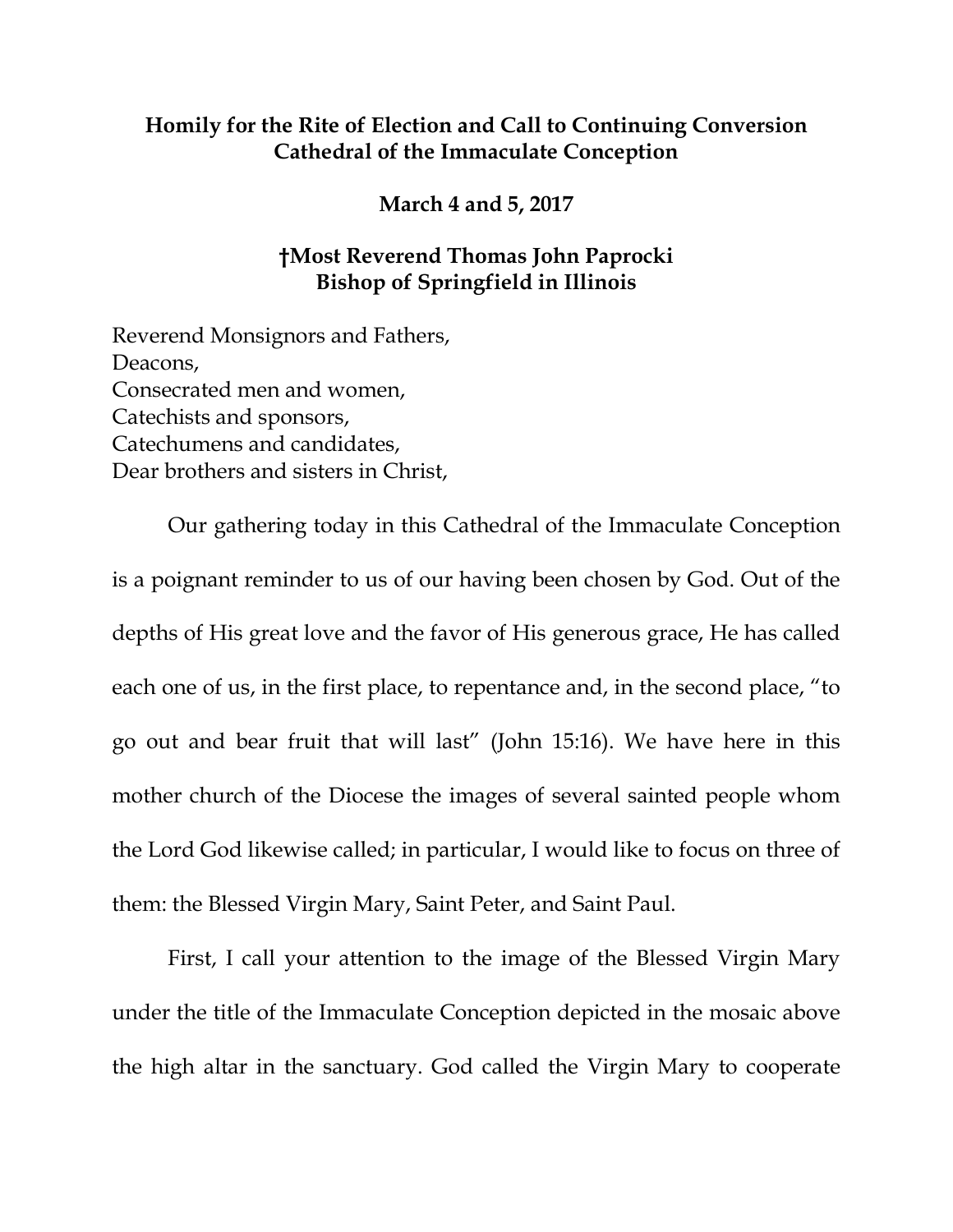with His grace and allow the Second Person of the Most Holy Trinity to be conceived by the Holy Spirit within her womb. With Mary's great and humble *fiat*, her acceptance of the divine plan, Love took on human flesh, walked among us, taught us, and died for our redemption and sanctification. Mary had no personal sin of which to repent because the Lord, knowing she would cooperate with His plan, preserved her from the stain of original sin at the moment of her conception. This is why we call upon her under the title of the Immaculate Conception and why the Latin inscription above her image says to her, *Macula non est in te*, "There is no stain in you," that is, "There is no stain [of sin] in you."

We might say the lasting fruit produced by Mary is both her maternal concern for us, her spiritual sons and daughters, and the witness of her faithful love of her Son. In the constant embrace of His Mother, Jesus, even on the Cross, "could feel at His feet the consoling presence of His mother and His friend;" if we ask her, Mary can teach us to maintain such constant and faithful friendship with her Son.[1](#page-6-0)

Now, if you raise your eyes high above you and look to the left and to the right, you will see (unless you are seated very near the sanctuary) two colossal statues of the Apostles Saints Peter and Paul. The figure of the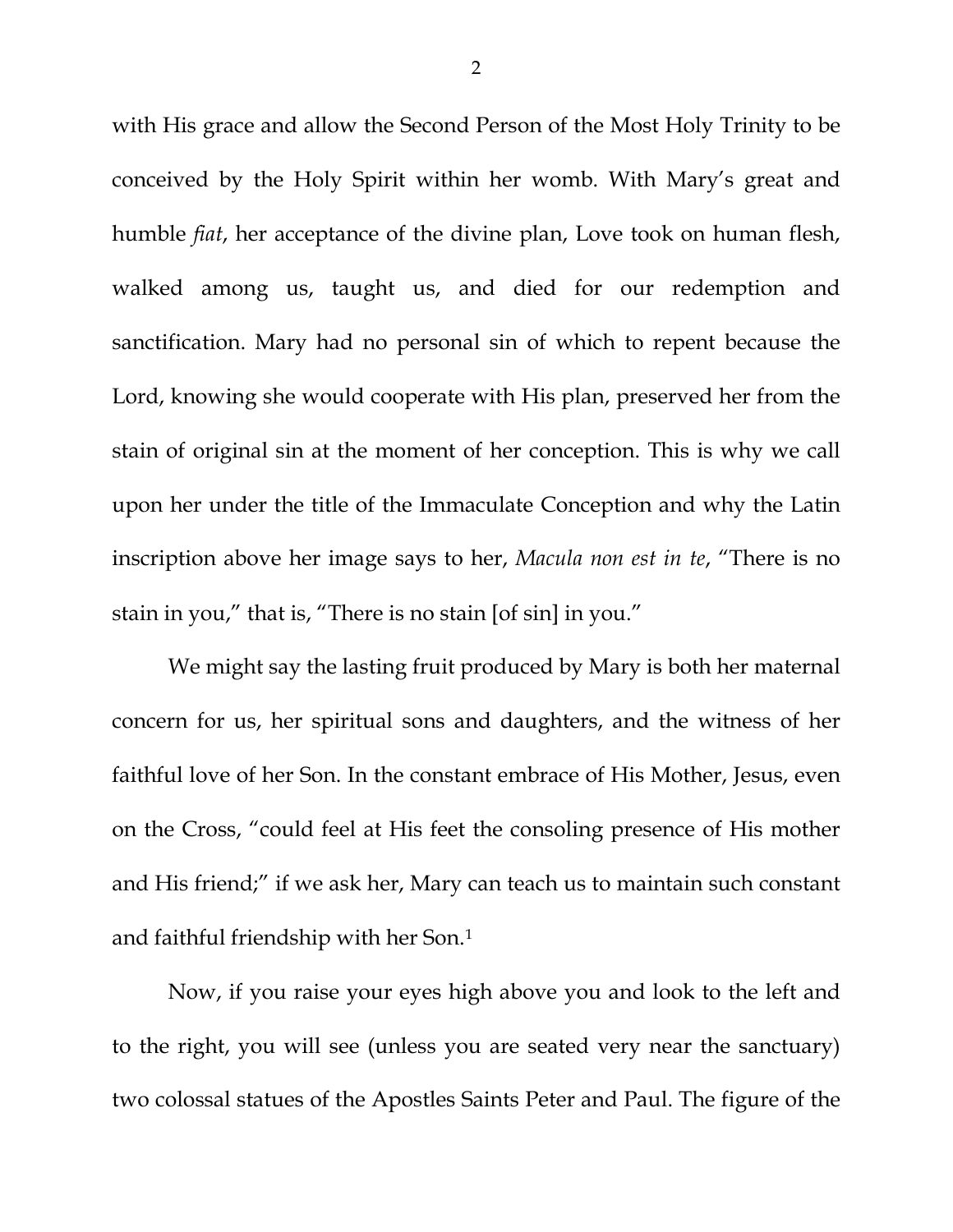Prince of the Apostles towers above us on the left, holding the keys of the kingdom Jesus entrusted to him, while the figure of the Apostle to the Gentiles towers above us on the right, holding the sword, symbolic both of his reference to the word of God as the "sword of the Spirit" (Ephesians 6:17) as well as the instrument by which he was beheaded.

Both of these martyrs repented of their personal sins, particularly of thinking they knew better than the Lord Jesus. Saint Peter, you will recall, attempted to persuade Jesus from taking up the Cross. Saint Paul persecuted the Church – and in doing so, Jesus, as well – because the followers of the Way seemed to him to contradict the law given to Moses. Both had to convert their way of thinking to that of the Messiah and so produced a fruit that will last.

The fruit of Saint Peter is both the office of the Bishop of Rome passed on to his successors, now Pope Francis, and the example of his weeping over his sins that led to a deepening of his friendship with Jesus. The fruit of Saint Paul is both the example of his tireless preaching of "the message of the truth" to all people, the message of our sin and our salvation in Christ, and the power of his written words telling us how to maintain our friendship with Christ (James 1:18).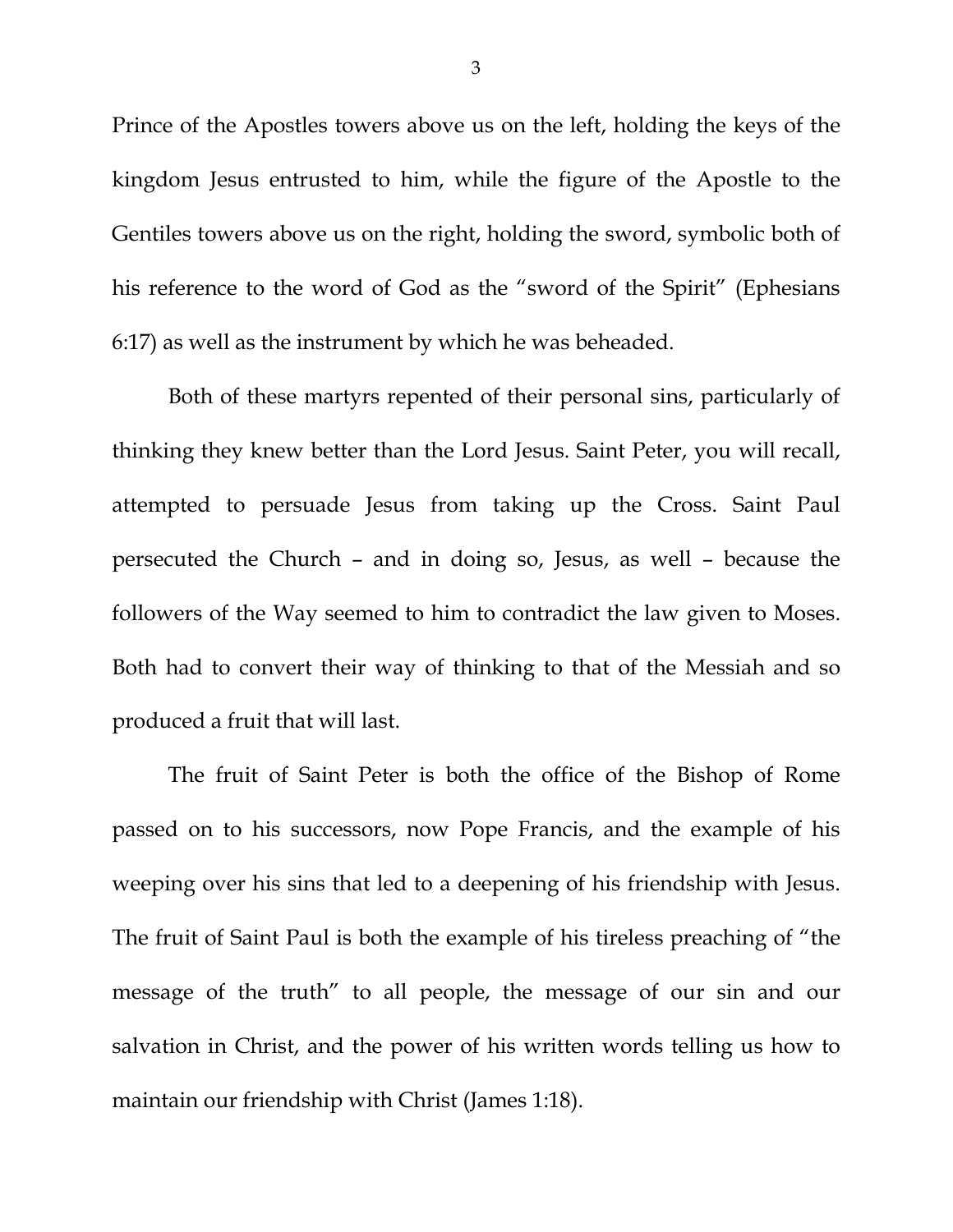The Blessed Virgin Mary, Saint Peter, and Saint Paul, each experienced the friendship of the Lord Jesus in a unique way and desired to remain within His friendship, no matter the cost. They knew, as Pope Emeritus Benedict once observed, "once you enter into friendship with God, everything in your life begins to change."[2](#page-6-1)

You, dear catechumens and candidates, have heard the Lord Jesus say to you, "I call you friends, because I have made known to you everything I have learned from my Father" (John 15:15). Indeed, you have learned that,

As you come to know Him better, you find you want to reflect something of His infinite goodness in your own life. You are attracted to the practice of virtue. You begin to see greed and selfishness and all other sins for what they really are, destructive and dangerous tendencies that cause deep suffering and do great damage, and you want to avoid falling into that trap yourselves. You begin to feel compassion for people in difficulties and you are eager to do something to help them. You want to come to the aid of the poor and the hungry, you want to comfort the sorrowful, you want to be kind and generous. And once these things begin to matter to you, you are well on the way to becoming saints.<sup>[3](#page-6-2)</sup>

Is this not why you, dear catechumens, have asked of Mother Church to be

baptized into the death of the Lord Jesus? Is this not why you, dear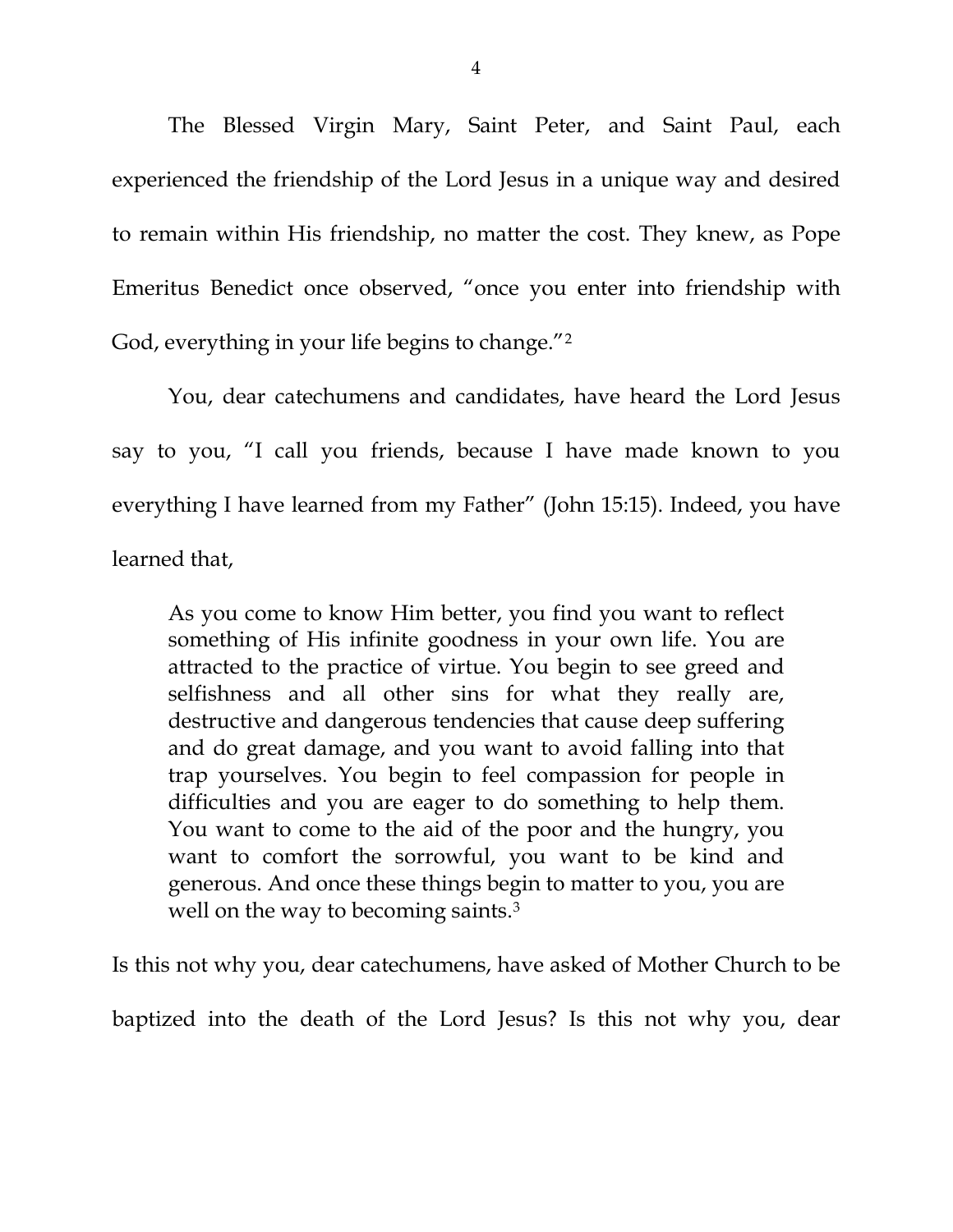candidates, have asked to complete your initiation into the life of Christ that first began at your baptisms?

In these last days leading up to what Saint Augustine called "the mother of all holy vigils," that is, the Easter Vigil on Holy Saturday, we who have already completed our Christian initiation look to you to be renewed by the example of your joyful love of the Lord Jesus. As we see your desire to be counted among the friends of Jesus, we ask that our consciences will be troubled and disturbed by the sad "fact that so many of our brothers and sisters are living without the strength, light and consolation born of friendship with Jesus Christ, without a community of faith to support them, without meaning and a goal in life."[4](#page-6-3) We cannot fail to offer them God's friendship, "His blessing, His word, the celebration of the sacraments and a journey of growth and maturity in the faith."[5](#page-6-4) The presence of so many of you catechumens and candidates reminds us that although the friends of the Lord Jesus experience the hatred of the world, the friendship offered by Jesus still attracts men and women because it satisfies the deepest desires of the human heart (cf. John 15:18-19).

We are soon to embark upon our fourth Diocesan Synod, beginning on Tuesday of Holy Week at the Chrism Mass when I will bless and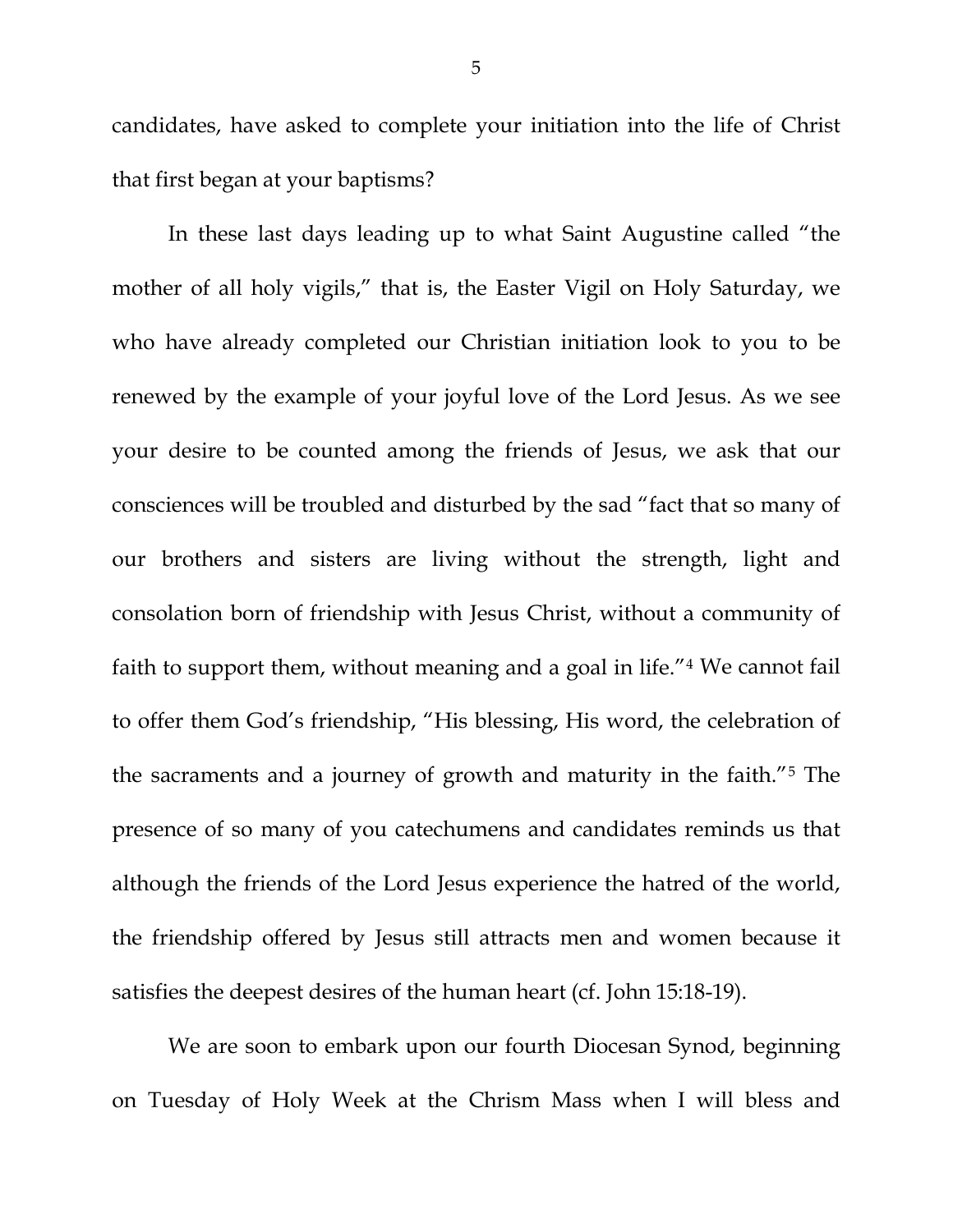consecrate the sacred oils with which your Christian initiation will be sealed. I hope many of you – if not all – will be able to join us again that evening. I have called for this gathering of the local Church because, with Pope Francis, I have recognized that "sometimes we lose enthusiasm for mission because we forget that the Gospel responds to our deepest needs, since we were created for what the Gospel offers us: friendship with Jesus and love of our brothers and sisters. If we succeed in expressing adequately and with beauty the essential content of the Gospel, surely this message will speak to the deepest yearnings of people's hearts."<sup>[6](#page-6-5)</sup>

I hope you will join us in prayer to prepare for this synod as we ask the Lord to "open our hearts and minds to know [His] will, to speak the truth with love, and to hear each other, that together we might plan, with the help of [His] grace, for the strengthening and growth of our diocese.["7](#page-6-6) Because you, dear catechumens and candidates, are now filled with the fervor of the faith and of friendship with Jesus, it will be important for us to hear your voices and to learn from your experiences of the call to friendship with the Lord. I urge you, then, to take part as fully as possible in the work of this synod so that we might happily put into practice all that the Lord has commanded us (cf. James 1:22-25).